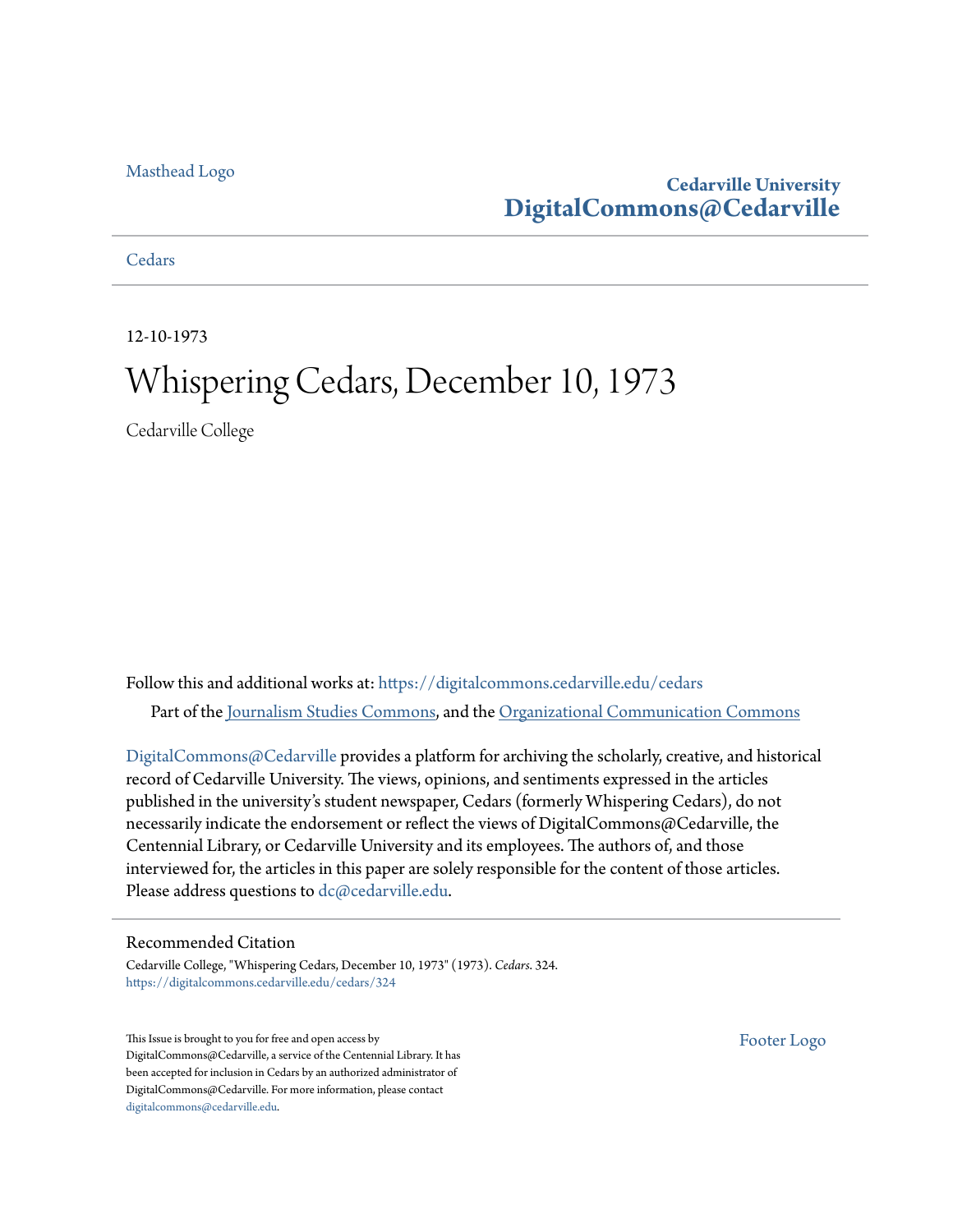# **Special Christmas Issue**

# Cedarville College  $\bullet$

*"For the Word of God and the Testimony ol Jesus Christ"* 

Vol. 42, No. 4

On January 2, 1973 Cedarville College's Business· Office will be losing one of its staff. Mr. James Rickard will be leaving at this<br>time to go to the Los Angeles Baptist College, New Hall, California, to serve as their business manager.

 The last five years has been "very enjoyable learning experi- ence." Mr. Rickard commented that he has enjoyed working with the students, faculty, administration, and staff. The experience he has found most rewarding has

A graduate of Cedarville, Mr. Rickard has been serving as the assistant business manager here since December 30, 1968. He has

also taught business courses, served as treasurer for MIS, director of building, and as youth sponsor at Grace Baptist Church in Cedarville.

Mrs. Jeremiah and I wish the very best for all of our Cedarville family during the coming holiday season. May your happiness be abounding as you have fellowship with your family and friends. We must pray for one another as we travel and use the daily opportunities to serve Him.

photo by Dale Muggleworth Finals Blues

# Dr. Jeremiah Encourages **Blessing, Prayer, Service**

Let us think often of the One "Who being in the form of God, thought it not robbery to be equal with God: but made himself of no reputation, and took upon him the form of a servant, and was made in the likeness of men." (Phil. 2:6-7)

医牙根骨 医异体

Although the choice to leave Cedarville was hard for Mr. Rickard, he is looking forward to his new job. He will be leaving. many memories of his alma mater, his friends, and his job but there is something he especially wishes he could leave here for his brother, the dean ... "some of my hair and my waistline."

Almost everyone during this season of the year is wishing everyone else a "Merry Christmas and a Happy New Year." Only the child of God can appreciate the true meaning of Christ's advent into this world. He came to take our sins and we are grateful that He thus can and does save to the uttermost. With Christ as Savior: we can indeed know the joy of the Lord during the coming year.

Congratulations to the Abbas' on the new addition to their family, Bethany Sue

Dr. James T. Jeremiah

Cedarville, Ohio

December 10, 1973

# ickard Leaves for California

been working with MIS and the students involved.



Mr. James Rickard

# $A*VS$

# Rescue Squad Has Important Role

Been to a soccer game this year? If so, then you have seen the blue ambulance which is there for any accident or injury inflected to the players. Wonder where it comes from? It is part of the equippment owned by Alpha Chi's Rescue Squad.

The Rescue Squad is a part of Alph Chi as the organization strives to be a service to the college and the community. The squad provides transportation for those that need it. They aid local police agentancies in accidents and disasters. The squad aids the Red Cross also whenever called upon.

The squad is made up of

### fox *Apartments Under Construction*

By this time next year, you may be one of seventy-two students who will be living in the new Fox apartments. Two buildings, housing thirty-six students each, are to be built at the end of College Avenue, on the South side of the existing apartment. Construction will begin March 1, and is expected to be complete in the Fall of 1974. The decision was reached by the school's trustees that there were two main goals to be gained by using this plan: that of eliminating the trailer court (which is planned to be accomplished by August 31, 1974); and that of moving unmarried students up from Cedar Park and other off-campus dorms closer to the center of the campus. The Park units will then be equipped with kitchens and redecorated for the residency of married students. The two new apartments will be built on a unit-type plan. Each building is made up of four suites, each of which has three double ebdrooms, a 10x12 study area, storage space, and\_ bath. The exterior of the buildings will be identical to that of the existing apartments. The busines office and others involved are hopeful that additional space located across the street from this area will be used in the future to build similar apartments, bringing to eight the number of new dorms.

eleven men, all who have had advance first aid training. Along<br>with first aid training there are two men who are certified water safety instructors, and two certified scuba divers. Three men are certified lifeguards and three men are certified first aid instructors.

It is interesting to notice that while several colleges have rescue squads Cedarville is the only one with a disaster squad. Then, as many of the upperclassmen know, Steve Francis and Jerry Gilyard represented the rescue squad at the national Red Cross meeting this past summer. The reason for this is because of the squads outstanding service. Also to tell about Alph Chi and the purpose behind the squad.

Many know that the squad is

### on duty twenty-four hours a day. This is arranged by the men giving of their free time so if <sup>a</sup> call comes there is someone ready to respond. While the men of their time there is something everyone can do.

The squad in striving to better serve the college and community they wish to replace the blue ambulance with a new one. This is how individuals can ·help! Give to the Ambulance fund. Any donations can be sent to either Steve Francis or Jerry Gilyard. Pray for the squad as they serve mankind and as try to improve the squad.

> *For more about the*  Rescue *Squad, pl* ease furn fo *page 3*

# Dr. James Golden **Speaks Out on Watergate**

Watergate became the point means of rebuilding his credibili-<br>of focus for the Cedarville cam- ty and indicated that until such a

pus recently as Dr. James Golden addressed an evening meeting of the Timalathians and other interested students and faculty. Dr. Golden is a nationally renowned rhetorician and member of an Ohio State University task force on the communication surrounding the recent investigation into the crisis involving the Nixon Administration.

In the structure of his address, Dr. Golden espoused the theory that there is developing today in government an increased awareness of concepts of public versus private morality and that the nation seems far more concerned with the ethics of those in public office where it affects the masses than with the actual moral position of the individuals. It is because of this, postulates Golden, that some men can be viwed as potential leaders whose morality is in question, because the public does not see their private lives as being integral to their puhlic lives.

Golden called upon President Nixon to begin an honesty campaign on a national scale as <sup>a</sup>

ty and indicated that until such a move is made, he did not feel that the status of the Presidency would return to its traditional position for the electorate. "It is obvious," he stated, "that in the eyes of the people of the United States. the credibility of the executive office is at its lowest point in history." While polls do not determine the actual facts of guilt or innocence for the President, Golden contends that credibility is in major part a function of the viewpoints of the audience.

In answer to a question of whether or not the viewing public was receiving an accurate picture from the media of the Watergate hearings, Golden pointed out that while much of the deliberations actually went on behind closed doors prior to the hearings which were televised, he felt that the media portrayed quite accurately the events themselves.

His final statements indicated an optimistic viewpoint that the Watergate situation will result in a positive restructuring of political ethics, and that the government will be aided rather than crippled by the airing of the events surrounding it.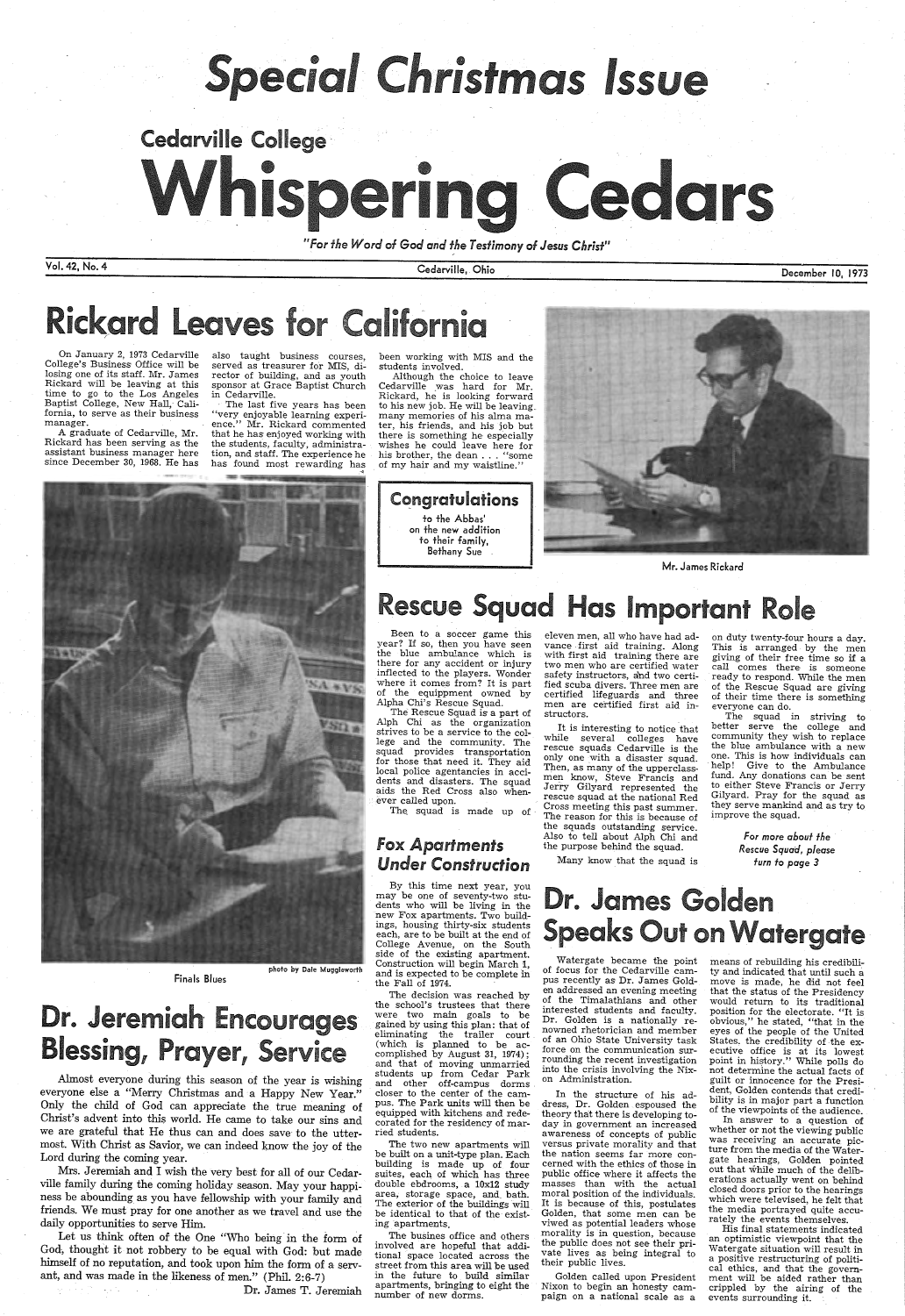

### GOING HOME

I'm going home for Christmas To that lovely place aglow With a special magic splendor I have always treasured so.

I'm going home for Christmas Where love waits at the door, And my heart is ever welcome To share happiness in store.

I'm going home for Christmas Across the sparkling snow, To hear stories, bells and carols And bask in candleglow.

Jancy teldman **(.)~C~** 

I'm going home for Christmas To help trim the Christmas tree, And give gifts to all my loved ones Who mean the world to me.

Christmas is a time of love, A time of joy and cheer. Christmas is a peaceful time, The wondrous time of year. A time of faith, a time of hope, Of friendships much more true; Christmas is a joyous time When God shall come to you.

I'm going home for Christmas To visit for awhile, And gather precious memories As we laugh and talk and smile.

I'm going home for Christmas Because I love it there, It's my heaven here on earth With true blessings I may share.

-La Verne P. Larson

Christmas is a place called home... A door thrown open wide; A crackling fireplace all aglow And loving hearts inside. It's happy faces, shining eyes, Soft music on the air; It's tissue, ribbons, cards to write And secrets everywhere.

### CHRISTMAS IS

Christmas is a little child. It's tinsel shining bright, Frosted windows, snowy lanes, Candles in the night. It's Santa Claus and dreams come true, So much that gladness sees; It's holly wreaths and silver bells And star-tipped Christmas trees.

# ristmas Greetings from the Staff...

Jan Besler

 $X$ arry Gossett

Cindy L. Can

Penny Banks

 $||\psi_{\text{m}}|| \geq |S_{\text{Sall}}|$  (san)

Christmas is a lighted church ... The very nicest part, Believing in a special way A prayer that fills your heart. It's friendliness so much more real, A blessing from above; Christmas is the precious time We greet the folks we love.

You staunchly stand against the velocity of the gale;

-Garnett Ann Schultz

Sanay Cameron<br>Deana Abarne

### CHRISTMAS IN THE WOODS

Tonight when the hoarfrost falls on the wood, And the rabbit cowers, and the squirrel is cold, And the horned owl huddles against a star, And the drifts are deep, and the year is old, All shy creatures will think of Him. The shivering mouse, the hare, the wild young fox, The doe with the startled fawn Will dream of gentleness and a Child.

The buck with budding horns will turn His starry eyes to a silver hill tonight, The chipmunk will awake and stir And leave his burrow for the chill, dark midnight, And all timid things will pause and sigh, and sighing, bless

That Child who loves the trembling hearts, The shy hearts of the wilderness.

Laura hodinguery J

### AGAIN IT'S CHRISTMAS\_

Again it's Christmas! And hearts are light with sheer delight, As the Christmas star beams bright Despite the shadowed night. That gleaming star reflects The hope one still' detects In the songs that fill the air, In the chime of bells everywhere, In the childish faith and the faces that glow, In the smiles and the love that you show. Lift your eyes to the star as the season departs And forever reflect its hope in your 'heart.

-Erma Portune

### REGAL PINE

Oh, stately regal pine, with your lofty branches reaching high, You wave a silent tribute to fleecy clouds as they drift by.

To creatures of the forest you have a close affinity; To soaring birds on high you offer hospitality.

With grace and dignity through generations you prevail.

You always are attuned to nature's joyous melody.

The breeze through your branches

contributes soft, sweet harmony. From graceful lofty heights you nod

to travelers on the way. Regal queen of the forest, you tower o'er all that you survey.

-Donita M. Dyer

Nová Berkenstock

Frances Frost<br>V Alanne Deidolend

THANK GOD FOR LITTLE THINGS

I think of all God's little things, A blade of grass, a bird that sings,

The laughter of a child at play, The sparkling dew at break of day. I think of summer's golden sun, A big round moon when day is done, A stream that finds its merry way, Its cherry melody so gay.

I think of little things to love, A star that shines so high above, A snowflake in a wintry sky, A March wind and a kite to fly. So many things to warm a heart, The little things life doth impart, A petal from a fading rose, The nighttime's quiet, sweet repose.

O think of all God's little things, The peacefulness that dreaming brings, So much we often fail to see Life ever brings to you and me; And then I pause to breathe a prayer, So thankful that our God is there, With little things so wondrous tall... They aren't little things at all.

Garnett Ann Schultz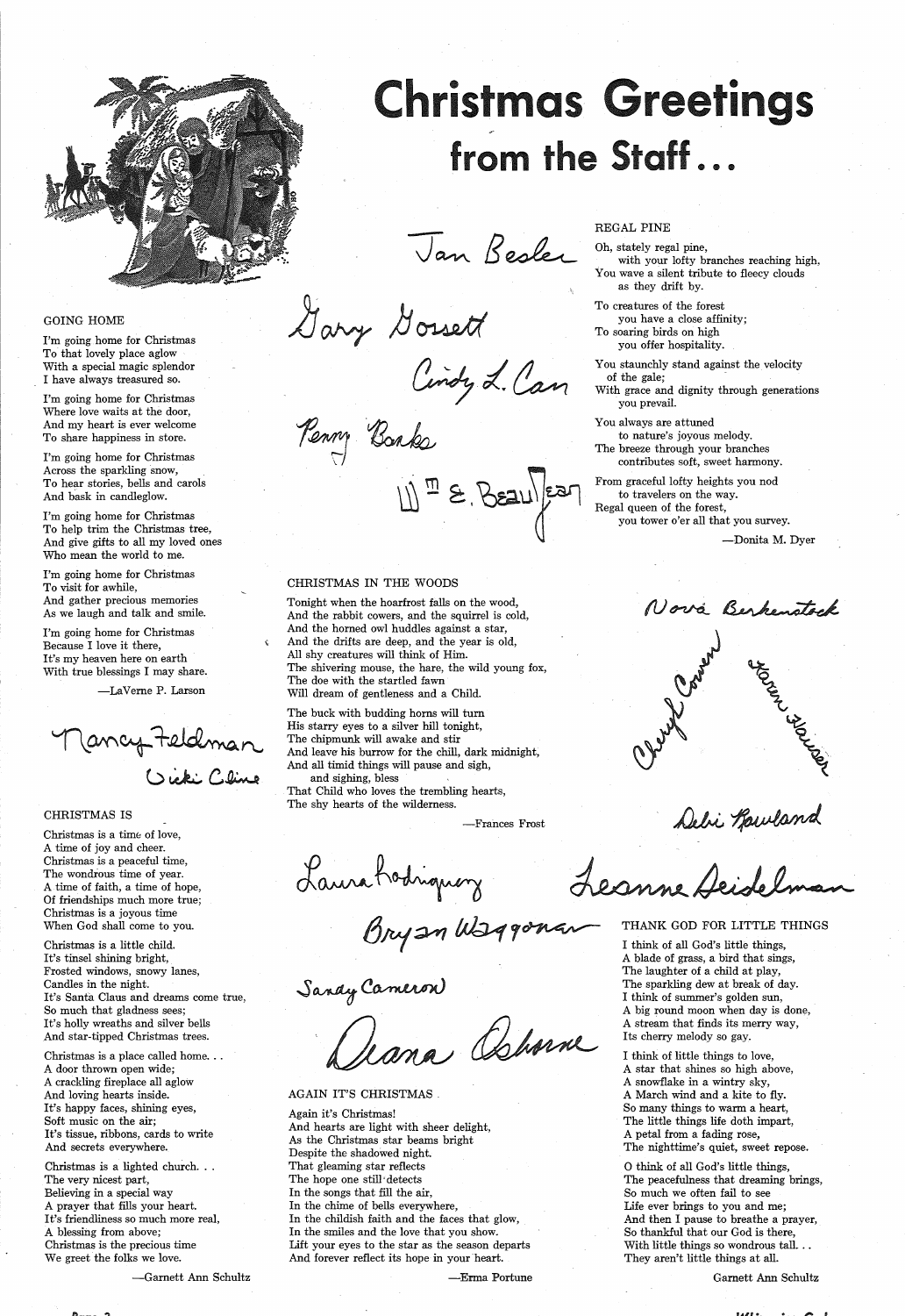They were in the Organic Chemistry lab when it happened. ... At 1:47 p.m. a student's experiment went wrong .... It exploded. . . . People were thrown across the room. All were injured-burns, gashes, broken bones, concussions, hysteria . . . even death.





Within minutes the sirens began to scream and the rescue units began to arrive  $\ldots$ 



... moving quickly to bandage...





... and to transport the victims ...



 $\ldots$  to comfort  $\ldots$ 

Although the events of December 3rd were only simulated, it could happen. With this in mind, the AX rescue squad staged this mock disaster. According to those who organized it, they "basically wanted to evaluate the squad's performance in an emergency situation of this dimension." They were joined in this endeavor by many of the area rescue units.

*Whispering Cedars* 

... to Greene Memorial Hospital to be treated.

photos by Dale Mugglesworth

*Page 3*